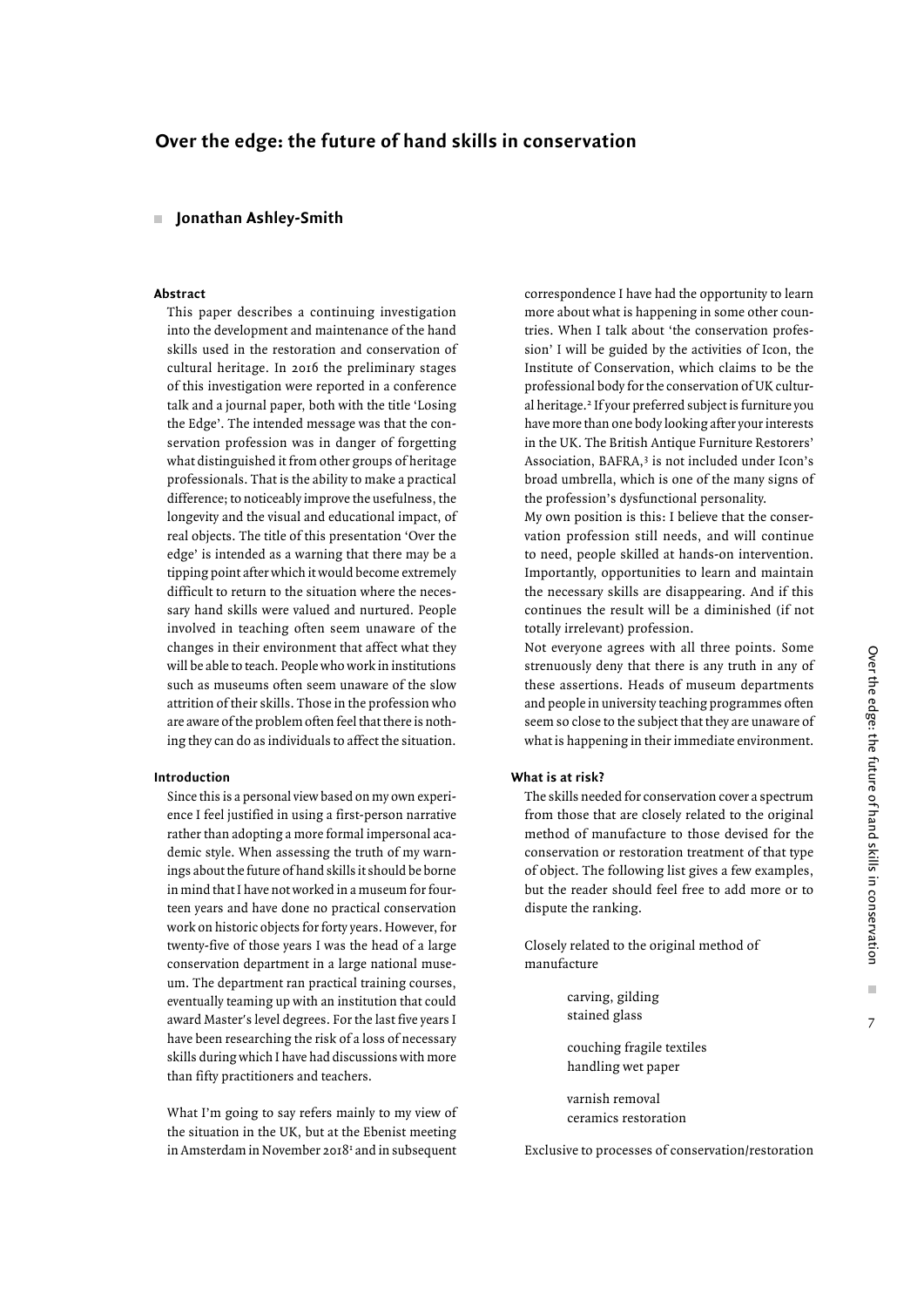Furniture conservation needs skills from throughout the whole range. The modern technologies that are being proposed for conservation and restoration, for example computer numerical control of cutting and shaping, and 3D printing, fall into the lower range. The techniques are borrowed from other disciplines but do not relate to the construction of historic artefacts. Whenever you are tempted to consider adopting a new approach or a new technology you should always ask: In addition to the benefits that are promised, am I getting something that I didn't ask for and don't want? Also, am I irreversibly losing something that I really value? There are a number of phrases that are used to describe the skills needed for interventive treatment. Probably the least controversial term is 'practical' skills. I would prefer to use the word 'craft' but that word provokes such a bad reaction from some conservators. Craft used to mean more than mere handiwork. It used to include a deep knowledge of history, material, context and logistics. This broader meaning is retained in words like statecraft, witchcraft and Warcraft.4 Craft should be an appropriate term for conservation treatment. The major cause of anti-craft prejudice and the increasing disconnect between academia and practical ability is the way that those who use only their brains to solve problems pour scorn on those who do things to manipulate the real world, especially those who use their hands to do so. In his book *On Craftsmanship* Christopher Frayling gives a long list of many of the modern trends that assail the development of craftsmanship: '…flexible working, portfolio careers, multitasking, short-termism, quick fix training, suspicion of expertise… the downgrading of dedication, quantitative targets and tick-boxing, the value attached to presentation skills… out-sourcing… fifteen minutes of fame, branding, … the rapidity of technological change…'5

The prejudice against people who are skilled with their hands has a long history. Richard Sennet in his book *The Craftsman*6 notes that in Homeric Greece craftspeople were treated as valued members of society but three centuries later, during the time of Aristotle, the style of language changed and the respected craftspeople were now referred using the lower status term 'hand-workers'. Robert Campbell writing in *The London Tradesman*, published in 1747, gives details of the necessary education and practical skills of a variety of trades as well as the level of remuneration.7 Needless to say an attorney earns ten times what a book-binder, watchmaker or frame gilder can hope for. A banker earns fifteen times what a craftsman does. In the novel *The Nether World*, published in 1889, George Gissing describes how even very skilled craftsmen could not hope to buy the products of their own labour.<sup>8</sup>

There are many stages during the life-long development of a conservator where this prejudice has an effect. The two periods where this battle against practicality are most obvious are during early schooling and at university. These were dealt with at some length in my paper 'Losing the edge: the risk of a decline in practical conservation skills'.9

#### **Schools**

In the UK, schooling in practical subjects is changing. Children are not encouraged to create physical things with their hands. There are several causes including the politics and perception of progress. One sign of the collateral damage of progress is that the influence of digital media in the classroom deprives children of the sense of how the physical world can be manipulated. This trend has been noted by several people who are concerned about the supply of practically able students going into higher education.

The fact that schools are not equipping children with suitable practical skills and that the UK government's education policy deliberately discourages schools from teaching physical creative subjects has been a matter of concern for the Crafts Council, a body initially set up to advance and encourage the creation and conservation of works of fine craftsmanship. In the recently published report, 'A pipeline problem: exploring policy disconnect in craft higher education', Lauren England notes that the marketisation of universities means that courses that do not make a profit may disappear under the guise of 'efficiency savings'.10 It is more difficult for craft and practical conservation courses at any stage of education to 'make a profit' compared to other subjects because of the need for space, special equipment and close supervision. These costs must be minimised while student numbers, student fees and principals' salaries are allowed to increase.

The style of education, where children do not make things with their hands, and are increasing reliant on mobile digital devices, is a worry to Professor Roger Kneebone, a surgery professor. He claims that students are arriving at medical school without the hand strength and skill to perform basic medical tasks. He says that the focus on academic knowledge has come at the expense of craftsmanship.<sup>11</sup> His critics say that people have always unjustly blamed new technology for the world's troubles.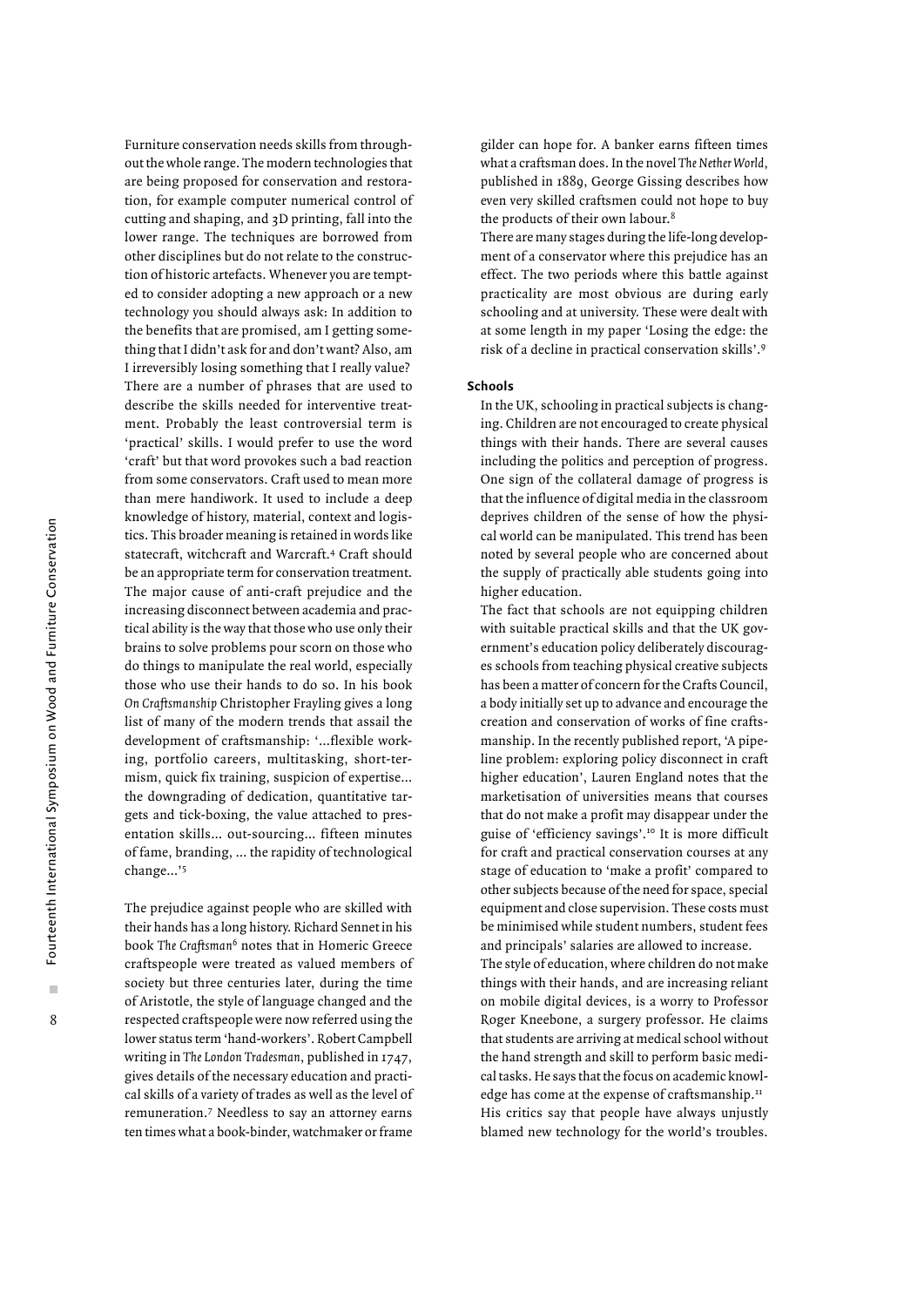And anyway 'why worry?' when all surgery will soon be done by robots. Although artificial intelligence and robots are blamed for the loss of jobs they are in fact mere tools rather than the actual villains. It is not robots who will take your jobs, it is greedy capitalists who want to eliminate the costly use of humans, and techy nerds who can't resist a challenge and love solving problems, oblivious to the long-term consequences. At the moment robots are not surgeons, but they are a useful tool to assist surgeons.

The paradox is that when everyone is out of a job, people will try to fill their time with rewarding hobbies. Repairing dirty broken old stuff comes to mind. Perhaps the robots will be able to teach them the necessary skills.

#### **University**

The need to go to a university to undertake conservation training has developed as a result of the ambition of conservators to become respected members of a serious profession. However, learning about conservation is not the same thing as doing it. There are several difficulties with university training as a means of learning practical skills. The first has already been hinted at in the last section. Practical training needs space and time, both of which can be seen as unwelcome costs. 'Efficiency' savings led to the closure of furniture conservation courses at Bucks New University in 2014.12

Another course under threat is the paper conservation course at Camberwell College in London. The cost per student is deemed excessive, largely because of the high ratio of staff to students and the space needed for practical training. However, the college proposes a solution. The college can take larger numbers of students who can be packed into lecture theatres. While the costly practical training and supervision can be provided by museums, or private practice.<sup>13</sup>

It is a clever idea but not very original. The Victoria and Albert Museum (V&A) ran a scheme for twenty years that involved the Royal College of Art (RCA), Imperial College, the National Trust, some London museums and several private practises. The impetus came from the two major partners, the V&A and the RCA. Science teaching and research support was provided by Imperial College. Partnerships with other institutions and workshops were negotiated on an ad hoc basis depending on the specialism to be taught. The programme ran until 2009 when there was no longer a senior member of V&A staff interested in protecting its funding. It does

not sound as though Camberwell College intends to seek the necessary partners but merely offers to provide the theoretical teaching if someone else (the Institute of Conservation?) coordinates the practical training.

Another example of a university providing basic theory training while not allowing much time to develop practical skills is given by the furniture restoration short course at London Metropolitan University. Over ten weeks the students are offered thirty contact hours during which they will 'acquire new skills using a range of traditional and modern materials and techniques' and 'identify, plan and choose appropriate ethical treatment to undertake the repair of a piece of furniture'.<sup>14</sup>

The attitudes of current students to the task of developing practical skills has changed for a number of reasons. Andreas Sampatakos, from the University of West Attica, describes how today's students growing up in a prosperous consumerist society are totally at ease with the digital world. Speaking at the 2018 Ebenist symposium, he explained how this upbringing deeply influences their perception of the analogue world of technical conservation skills. They tend to underestimate issues related to time, effort or difficulty. The constant use of gadgets has affected their dexterity and also their patience. When confronted with the mind-set needed for traditional techniques they become impatient or even disappointed.<sup>15</sup>

There may be other causes of disappointment. Even when the opportunity for practical work is provided, and even when the students are not in thrall to the digital, there is always someone willing to complain that they learned skills despite the teaching rather than because of it. One such student stated on the ConsDist List: : 'In the United Kingdom conservation training courses in public institutions, such as universities, in the domain of furniture and decorative arts, which is a highlyskilled wood-based discipline, award the honour of "Master of Arts" and/or "Bachelor of Arts" to students who do not know how to sharpen their tools. Even some of the teachers do not know how to sharpen their tools.'<sup>16</sup>

#### **Pathways**

I became a conservator with no training at all. I moved from post-doctoral chemistry research to practical metalwork conservation. I effectively became the apprentice to two craftsman/conservators who taught me the basic techniques. Because I had practical hobbies such as drawing and paint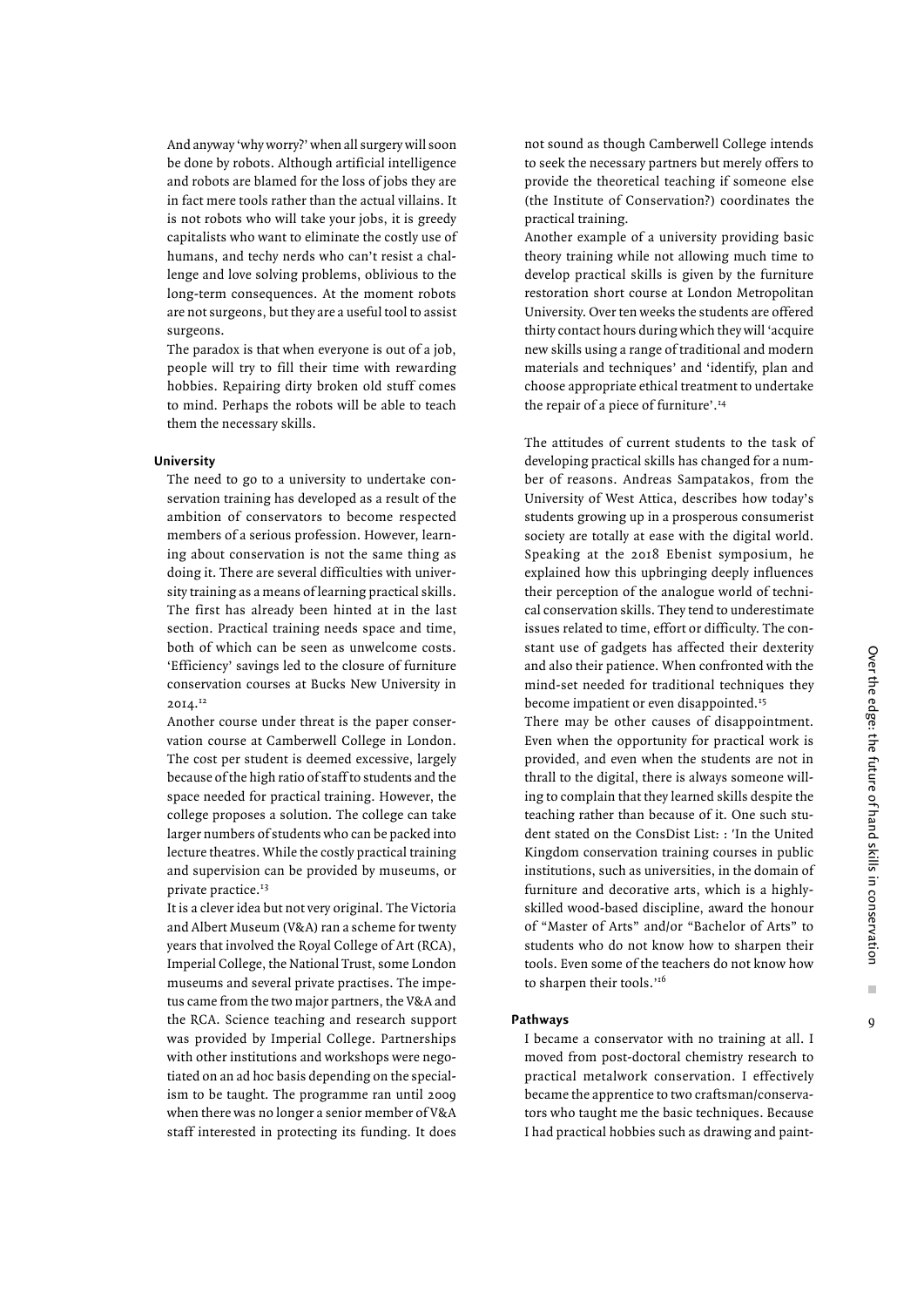ing, and had done some simple jewellery making and enamelling, I was able to tackle simple conservation work without doing too much damage. Once I had become familiar with practical conservation I then moved on to management, again without any specialist training. I became the head of the department, in charge of my metalwork tutors and forty other conservators and scientists. My point here is not that I am brilliant or was very lucky, but that in the right environment someone with intelligence and basic practical aptitude can make reasonable progress without relevant academic qualifications.

Many furniture conservators will be familiar with the names Nick Umney and Shayne Rivers, editors and authors of *Conservation of Furniture*, published in 2003.17 Both were students in the V&A conservation department while I was department head. During my period as head of conservation they were recruited as staff members and collaborated on the production of the book. Both of them wanted to study and carry out practical conservation, specialising in furniture. Both followed paths that are no longer available. It is instructive to look at differences in their training to learn something about the changing environment of conservation.

In around 1980 Nick Umney did a four-year studentship at the V&A, following on from a Bachelor of Science in pharmacology. At that time the course was about 90% practical experience with very little compulsory academic input. The diploma awarded had no international standing. Shayne Rivers (at that time Shayne Lang) started her RCA/V&A training in around 1995 after a series of courses at various institutions most of which are no longer available in their original form. The teaching was around 60% practical, 40% academic. Theoretically the Master's qualification is internationally recognised. Shayne opted for the maximum threeyear Master's course although a two-year option was available. We see here the effect of becoming associated with an academic institution (RCA), a concern with how quickly a student can qualify, rather than how long it takes to master a subject. Before entering a partnership with the RCA I should have asked myself 'Am I getting something that I didn't ask for? Am I irreversibly losing something that I value?'

Both Shayne and Nick were eventually lured into management positions. Nick stayed at the V&A long enough to supervise the closure of the RCA/V&A course. Now retired, he has returned to working with wood. Shayne's LinkedIn profile still identifies her as a practical person even though

her days must mostly be filled with management and research. The important thing about their two paths is that they wanted specialist practical training and were able to find it. The opportunities they had are no longer available.

#### **Specialisation**

Judging by the separate groups that form within organisations such as the Institute of Conservation (Icon), the American Institute for Conservation (AIC) and the Conservation Committee of the International Council of Museums (ICOM-CC), there is a certain inevitability to specialisation and segregation into specialist disciplines. The debate about conservation education has to involve the question: when is the appropriate time during a student's development to begin to concentrate on one material or one type of object?

Yet maybe the concept of specialisation is a bit old fashioned and does not account for the multiple pressures on a modern conservator's time. In a paper published in 2018, Emily M. Williams asks whether cross-disciplinary conservation is the way forward. She argues that, in the face of the changing demands, conservators need to be more versatile in order to work with a broader range of objects and materials.18

My own view is that, to achieve high levels of practical skill, specialisation is essential. When I was head of conservation at the V&A I deliberately developed and tried to maintain a very flat departmental structure consisting of eleven specialist practical sections. I hoped this would encourage specialist learning and development. Conservators would not be burdened by an unnecessary hierarchy and mindless bureaucracy. However, towards the end of my period as senior manager the museum was developing a taste for mindless bureaucracy. After a couple of inspections by management consultants instigated by the deputy director, I was forced to adopt a more conventional multi-layered structure of larger groupings, thus guaranteeing that at least three experienced senior conservators would never do practical work again. I was not given the opportunity to question whether I was getting something that I didn't ask for, or whether I was irreversibly losing something that I valued.

Christine Palmer runs Carvers and Gilders, a successful private business with a Royal Warrant. For a long time she taught gilding restoration at City and Guilds Art School in London. In 2016 she said of conservation training institutions 'Walking off the edge of a cliff in a fog of bureaucracy is not a sensible way to go'. In October 2018 she told me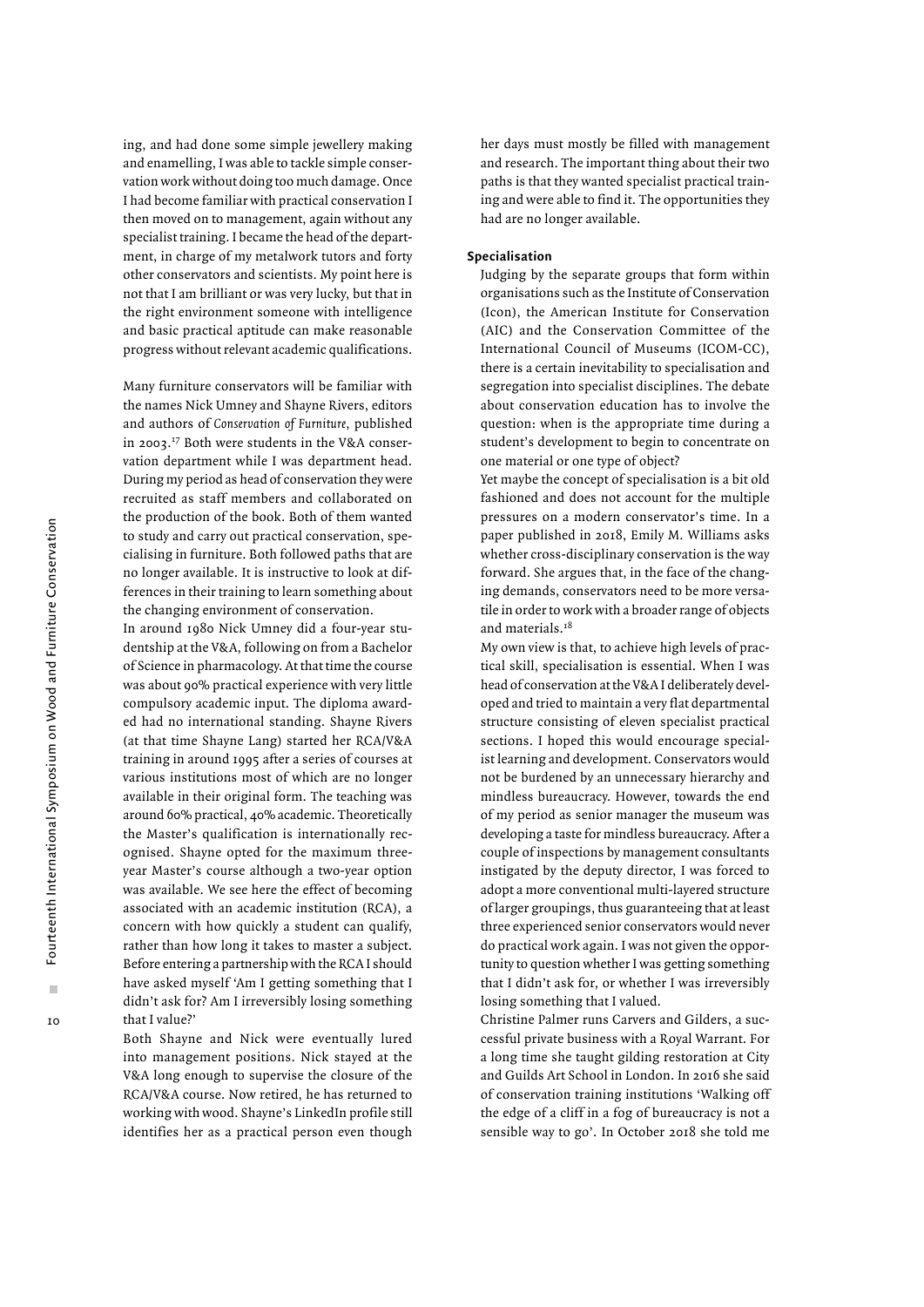'We're now off the cliff and in free fall'. She asks 'How are conservators who wish to specialise going to get the tuition and extensive practical experience they need?'.19 This is a recognition that university training is changing in ways that do not allow for the teaching of specialist practical skills.

#### **Expectations**

Many 'old hands' do not think that universities are providing what is needed, but do we know what young people are seeking when they opt to study conservation? MaryJo Lelyveld, former president of AICCM (Australian Institute for the Conservation of Cultural Material) wrote in 2016 that 'Interventive treatments are still a core reason that students are drawn to the profession.<sup>20</sup>

Hannah Clare, Head of Preventive Conservation at British Museum, spoke to forty conservation professionals asking what had attracted them to conservation: 'Overwhelmingly, people agreed on three reasons: wanting a close and detailed interaction with objects of significance or beauty, being practical or wanting to work with their hands, and wanting a connection to the past. A significant number also talked about the attraction of mixing art and science or the practical and academic.<sup>21</sup>

So it seems that people start their education looking for a hands-on experience with individual objects, wanting to do something practical. I got one view of what they actually get during a conversation with university lecturer, colleague and friend, Dean Sully. Dean told me that the main aim was to teach decision-making. The practical work would be done by technicians and volunteers.<sup>22</sup> In these circumstances it is quite possible (though not essential) to leave a university after three years with two Master's degrees and no mastery of any practical skills. A further sign of the profession's personality problems.

#### **Conclusion**

Is there an appropriate therapy? Firstly, avoid long and dangerous words like 'marketization'. Beware of deskilling, which may be one of the unintended consequences of unthinkingly adopting new technologies. Don't be fooled into thinking that higher education is always preferable to further education. Two years ago a UK private studio advertised for new staff that they would train themselves, saying they didn't want fresh graduates from academic courses. Theoretically it is possible to get Icon professional accreditation without a university degree. So there should be routes into the practical side of the profession that are not totally dependent on time spent in a university. Apprenticeships are one possibility that Icon is exploring. Which is very brave because 'apprenticeship' is almost as much a dirty a word as 'craft' to some conservators. But it seems as though they may have lost their nerve. Apprenticeship has got to be linked to a Master's degree.23 So even though universities are following a different and dangerous agenda we apparently can't live without them.

If we want to address the needs and expectations of would-be conservators, if we want to conserve the part of the profession that actually makes a practical difference, that noticeably improves the usefulness and the visual and educational impact of real objects, we need to be very cautious about irrevocable links between professional practice and academic institutions. Otherwise we risk throwing the baby out with the bathwater. You may not be familiar with this traditional saying, but it is definitely about a tipping point. The allusion is to someone enthusiastically yet carelessly adopting change without recognising the irreversible downside of their actions.

Jonathan Ashley-Smith Teacher, consultant, scientist Cambridge, UK jashleysmith@btinternet.com

### **References**

<sup>1</sup> Old and new approaches to furniture conservation, 14th International Symposium on Wood and Furniture Conservation, 23-24 November 2018 - Organized by Stichting Ebenist in collaboration with the Rijksmuseum. 2 Institute of Conservation, https://icon.org.uk/ about-us.

3 British Antique Furniture Restorers'

Association: https://www.bafra.org.uk. 4 Alexander Langlands, *Cræft: An Inquiry into the Origins and True Meaning of Traditional Crafts*, W.W. Norton and Co., London and New York, 2018. First published by Faber and Faber under the title *Craeft: How Traditional Crafts Are about More than Just Making.*

5 Christopher Frayling, *On Craftsmanship: Towards a New Bauhaus*, Oberon Books, London, 2017, p. 14. 6 Richard Sennet, The Craftsman, Penguin Books, 2008.

7 Robert Campbell, 'The London Tradesman', pp. 331-340, 1747. A facsimile is at: http://find. galegroup.com/ecco/dispBasicSearch.do?prodId =ECCO&userGroupName=gri\_wbisa.